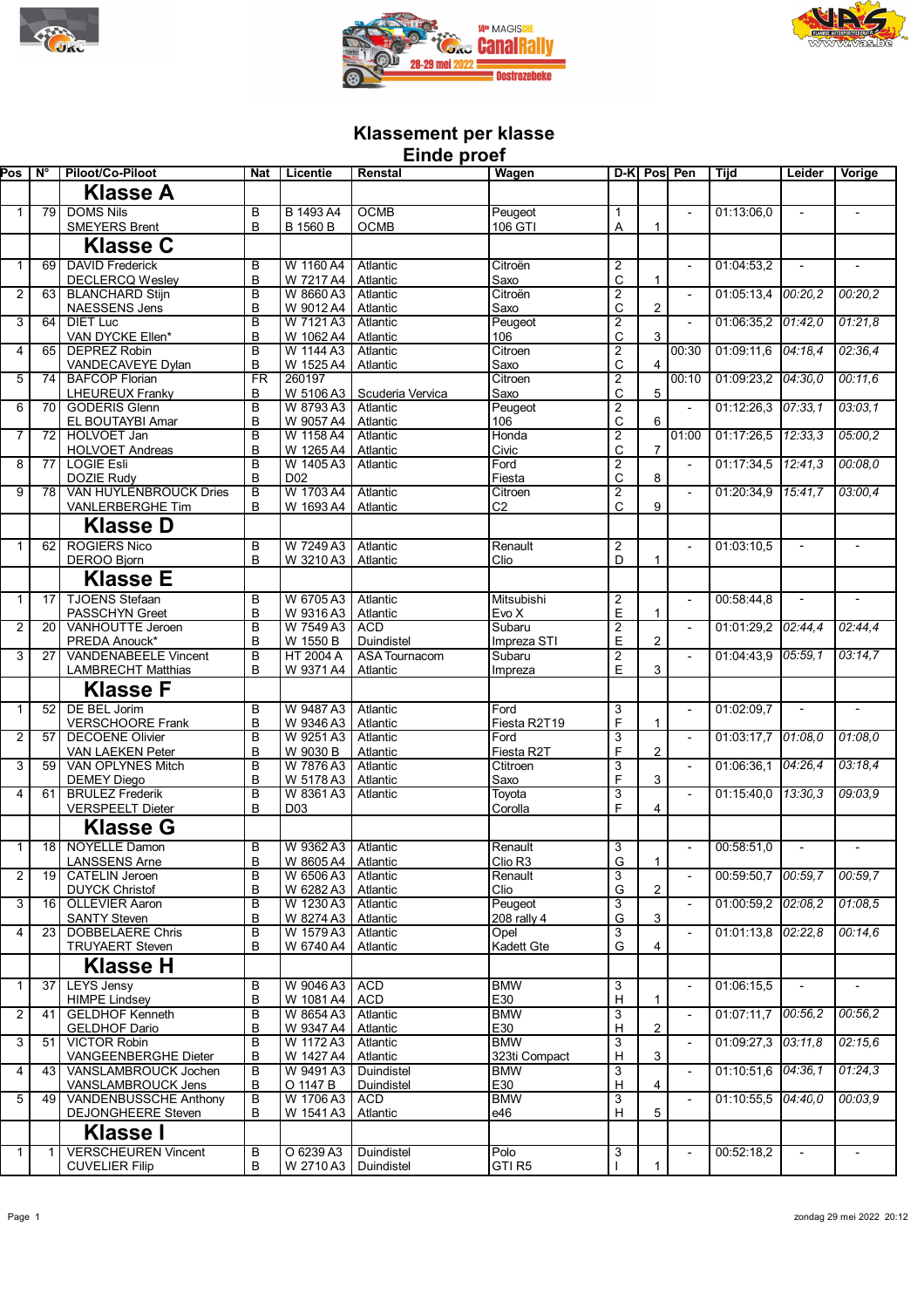





## **Klassement per klasse Einde proef**

|                 |                                 |                             |                |                      | Filiae hinei      |                        |                |                |                          |                      |         |                          |
|-----------------|---------------------------------|-----------------------------|----------------|----------------------|-------------------|------------------------|----------------|----------------|--------------------------|----------------------|---------|--------------------------|
| Pos             | $\overline{\mathsf{N}^{\circ}}$ | Piloot/Co-Piloot            | <b>Nat</b>     | Licentie             | Renstal           | <b>Wagen</b>           |                | D-K Pos Pen    |                          | <b>Tiid</b>          | Leider  | Vorige                   |
| 2               | $\overline{2}$                  | DEBACKERE Melissa*          | B              | W 5195 A3            | Duindistel        | Skoda                  | 3              |                |                          | 00:52:20,4           | 00:02.2 | 00:02.2                  |
|                 |                                 | COKELAERE Cindy*            | B              | W 6917 A3            | Duindistel        | Fabia R5               |                | 2              |                          |                      |         |                          |
|                 |                                 |                             |                |                      |                   |                        |                |                |                          |                      |         |                          |
| 3               | 4                               | <b>MICLOTTE Frederic</b>    | B              | O 3765 A3            | Duindistel        | Skoda                  | 3              |                |                          | 00:54:30,8           | 02:12.6 | 02:10,4                  |
|                 |                                 | <b>T'JOEN Nicolas</b>       | B              | W 9365 A3            | Duindistel        | <b>FABIA R5 EVO</b>    |                | 3              |                          |                      |         |                          |
| $\overline{4}$  | 7                               | <b>COENE Bert</b>           | B              | W 3831 A3            | Atlantic          | Ford                   | $\overline{3}$ |                | $\overline{\phantom{a}}$ | 00:55:22,2 03:04,0   |         | 00:51,4                  |
|                 |                                 |                             |                |                      |                   |                        |                |                |                          |                      |         |                          |
|                 |                                 | DE DUYTSCHE Petra*          | B              | W 3832 A3            | Atlantic          | Fiesta R5 EVO          |                | 4              |                          |                      |         |                          |
| 5               | 6                               | <b>COKELAERE Thierry</b>    | B              | W 7522 A3            | Duindistel        | <b>BMW</b>             | $\overline{3}$ |                | $\overline{\phantom{a}}$ | 00:56:30.1           | 04:11.9 | 01:07,9                  |
|                 |                                 | VANASSCHE Stefaan           | B              | W1769 A3             | Atlantic          | 1M                     |                | 5              |                          |                      |         |                          |
| 6               | 3                               | <b>LEFEVERE Andy</b>        | B              | W 1622 A3            | Atlantic          | <b>BMW</b>             | 3              |                | $\overline{a}$           | 00:57:30.9 05:12.7   |         | 01:00,8                  |
|                 |                                 |                             |                |                      |                   |                        |                |                |                          |                      |         |                          |
|                 |                                 | NOPPE Marc                  | B              | W 6071 A4            | Atlantic          | M1                     |                | 6              |                          |                      |         |                          |
| 7               | 9 <sup>1</sup>                  | <b>RAMBOER Bjorn</b>        | B              | W 9385 A3            | Atlantic          | Mitsubishi             | $\overline{3}$ |                | $\blacksquare$           | 00:58:06,1           | 05:47.9 | 00:35,2                  |
|                 |                                 | <b>AMEEL Lode</b>           | B              | W 9383 A3            | Atlantic          | Lancer Evo IX          |                | $\overline{7}$ |                          |                      |         |                          |
|                 |                                 |                             |                |                      |                   |                        |                |                |                          |                      | 06:22.9 |                          |
| 8               | 28                              | VANDENHEEDE Lorenzo         | B              | W 9306 A3            | Atlantic          | <b>BMW</b>             | 3              |                |                          | 00:58:41,1           |         | 00:35,1                  |
|                 |                                 | VANDEKERKHOVE Thomas        | B              | W 1533 A3            | Atlantic          | M3 EVO <sub>2</sub>    |                | 8              |                          |                      |         |                          |
| 9               | 5                               | <b>REDDINGTON John</b>      | <b>GB</b>      | 94628                |                   | Ford                   | $\overline{3}$ |                | $\blacksquare$           | 00:58:42,7           | 06:24.5 | 00:01,5                  |
|                 |                                 | <b>DOMHNALL Lennon</b>      | <b>IRL</b>     | 12590                |                   | Fiesta R5              |                | 9              |                          |                      |         |                          |
|                 |                                 |                             |                |                      |                   |                        |                |                |                          |                      |         |                          |
| $\overline{10}$ | 12                              | <b>PLANCKAERT Junior</b>    | B              | W 1580 A3            | Atlantic          | Subaru                 | $\overline{3}$ |                | $\overline{\phantom{a}}$ | 00:59:09,4 06:51,2   |         | 00:26,7                  |
|                 |                                 | VANOVERSCHELDE Jens         | В              | W 6056 A4            | Duindistel        | Impreza WRX            |                | 10             |                          |                      |         |                          |
| 11              | 8                               | <b>EGGERMONT Philip</b>     | B              | W 8319 A3            | Atlantic          | Skoda                  | $\overline{3}$ |                | $\overline{\phantom{a}}$ | 01:00:24,5           | 08:06.3 | 01:15,1                  |
|                 |                                 |                             | B              | W 7699 A3            |                   | Fabia R5               |                | 11             |                          |                      |         |                          |
|                 |                                 | <b>DEROO Kenny</b>          |                |                      | Atlantic          |                        |                |                |                          |                      |         |                          |
| $\overline{12}$ | 14                              | <b>VERVONDEL Serge</b>      | $\overline{B}$ | W 7755 A3            | <b>RT Titanic</b> | <b>BMW</b>             | $\overline{3}$ |                | $\blacksquare$           | 01:00:37,4 08:19,2   |         | 00:12,9                  |
|                 |                                 | DE BOCK Han                 | B              | W 5222 A3            | RT Titanic        | E36 M3                 |                | 12             |                          |                      |         |                          |
| $\overline{13}$ | 39                              | <b>LIEVENS Patrick</b>      | B              | W 2863 A3            | Atlantic          | <b>BMW</b>             | 3              |                | $\overline{\phantom{a}}$ | 01:03:15.7 10:57.5   |         | 02:38,3                  |
|                 |                                 |                             |                |                      |                   |                        |                |                |                          |                      |         |                          |
|                 |                                 | <b>VANDEWIELE Kris</b>      | B              | W 9486 A4            | Atlantic          | e30                    |                | 13             |                          |                      |         |                          |
| 14              | 35                              | <b>HERPOELAERT Olivier</b>  | B              | W 9463 A3            | Atlantic          | <b>BMW</b>             | 3              |                | $\blacksquare$           | 01:03:19,6 11:01,4   |         | 00:03,9                  |
|                 |                                 | NOTEBAERT Andreas           | B              | W 9218 A3            | Atlantic          | E46 M3                 |                | 14             |                          |                      |         |                          |
| $\overline{15}$ | 40                              | <b>VANDENABEELE Stefaan</b> | B              | 901433               | Atlantic          | <b>BMW</b>             | 3              |                | $\overline{\phantom{a}}$ | 01:05:36.7 13:18.5   |         | 02:17,1                  |
|                 |                                 |                             |                |                      |                   |                        |                |                |                          |                      |         |                          |
|                 |                                 | <b>VANDENABEELE Tim</b>     | B              | W 1695 A3            | Atlantic          | E36                    |                | 15             |                          |                      |         |                          |
| 16              | 47                              | <b>LAVAERT Jan</b>          | B              | W 8208 A3            | Atlantic          | <b>BMW</b>             | $\overline{3}$ |                |                          | 01:10:01,0 17:42,8   |         | 04:24,3                  |
|                 |                                 | <b>DELESIE Bart</b>         | B              | W 9352 A4            | Atlantic          | M <sub>3</sub>         |                | 16             |                          |                      |         |                          |
|                 |                                 |                             |                |                      |                   |                        |                |                |                          |                      |         |                          |
|                 |                                 | <b>Klasse H2</b>            |                |                      |                   |                        |                |                |                          |                      |         |                          |
|                 |                                 |                             |                |                      |                   |                        |                |                |                          |                      |         |                          |
| $\mathbf{1}$    | $\overline{202}$                | <b>VERMEERSCH Dirk</b>      | B              | W 8887 A3            | <b>RT Titanic</b> | Fiat                   | $\overline{4}$ |                | $\blacksquare$           | 01:10:39,9           | $\sim$  | $\overline{a}$           |
|                 |                                 | DELVA Els*                  | B              | W 1122 A4            | Atlantic          | Spider GT              | H2             | 1              |                          |                      |         |                          |
|                 |                                 |                             |                |                      |                   |                        |                |                |                          |                      |         |                          |
|                 |                                 | <b>Klasse H3</b>            |                |                      |                   |                        |                |                |                          |                      |         |                          |
| $\mathbf{1}$    | 218                             | <b>LIETAER Mathieu</b>      | B              | W 8299 A3            | Duindistel        | Ford                   | 4              |                | $\blacksquare$           | 01:01:43,6           |         | $\overline{\phantom{a}}$ |
|                 |                                 |                             |                |                      |                   |                        |                |                |                          |                      |         |                          |
|                 |                                 | <b>GHESQUIERE Robbe</b>     | B              | W 1064 A4            | Atlantic          | Escort MK 2            | H3             | 1              |                          |                      |         |                          |
| $\overline{2}$  | 219                             | <b>VERHAEGHE Koen</b>       | B              | W 5786 A3            | Atlantic          | Ford                   | 4              |                |                          | 01:02:42,0           | 00:58.4 | 00:58,4                  |
|                 |                                 | <b>DE MUNCK Filip</b>       | B              | A 4790 A3            | <b>MAK</b>        | Escort MK1             | H3             | $\overline{2}$ |                          |                      |         |                          |
| $\overline{3}$  |                                 |                             |                |                      |                   |                        |                |                |                          |                      |         |                          |
|                 | 226                             | <b>OOSTERLINCK Sascha</b>   | B              | W 9065 A3            | Atlantic          | Ford                   | 4              |                | $\blacksquare$           | 01:03:19,7 01:36,1   |         | 00:37,7                  |
|                 |                                 | <b>VERLEYE Nick</b>         | B              | W 2910 A3            | Atlantic          | Escort                 | H3             | 3              |                          |                      |         |                          |
| $\overline{4}$  | 220                             | <b>VERSTRAETE Vincent</b>   | B              | W 2450 A3            | Atlantic          | Ford                   | 4              |                | $\overline{a}$           | 01:06:37,5 04:53,9   |         | 03:17.8                  |
|                 |                                 | <b>DEWICKERE Christophe</b> | B              | W 8633 A3            | Atlantic          | <b>Escort MKII BDG</b> | H3             | 4              |                          |                      |         |                          |
|                 |                                 |                             |                |                      |                   |                        |                |                |                          |                      |         |                          |
|                 |                                 | <b>Klasse H4</b>            |                |                      |                   |                        |                |                |                          |                      |         |                          |
|                 |                                 |                             |                |                      |                   |                        |                |                |                          |                      |         |                          |
| 1               | 229                             | <b>LIETAER Paul</b>         | B              | W 1894 A3            | Atlantic          | Opel                   | 4              |                | $\blacksquare$           | 00:59:05.1           |         |                          |
|                 |                                 | <b>FEYS Michiel</b>         | B              | D01                  |                   | Ascona 400             | H4             | $\mathbf{1}$   |                          |                      |         |                          |
|                 | 224                             | VANMASSENHOVE Kevin         |                | W 8747 A3 Atlantic   |                   |                        |                |                |                          | 01:01:20,5 02:15,4   |         | 02:15,4                  |
| 2               |                                 |                             | в              |                      |                   | <b>I</b> riumph        | 4              |                |                          |                      |         |                          |
|                 |                                 | VANDEPUTTE Hans             | B              | W 1706 A4   Atlantic |                   | tr7                    | H4             | 2              |                          |                      |         |                          |
| 3               | 222                             | <b>LAVAERT Brecht</b>       | B              | W 9058 A3            | Atlantic          | <b>BMW</b>             | $\overline{4}$ |                | $\overline{\phantom{a}}$ | $01:01:28,5$ 02:23,4 |         | 00:08,0                  |
|                 |                                 | <b>CALLEWAERT Renaat</b>    | B              | W 9302 A4            | Atlantic          | 323                    | H4             | 3              |                          |                      |         |                          |
| 4               | 221                             | <b>ROGIERS Glenn</b>        | В              | W 7528 A3   Atlantic |                   | Opel                   | 4              |                |                          | 01:02:03.7 02:58.6   |         | 00:35,2                  |
|                 |                                 |                             |                |                      |                   |                        |                |                |                          |                      |         |                          |
|                 |                                 | <b>DENBLIJDEN Filip</b>     | B              | W 7137 B             | Atlantic          | Kadett                 | H4             | 4              |                          |                      |         |                          |
| 5               | 225 <b>1</b>                    | <b>DECLERCK Ronny</b>       | B              | W 3895 A3            | Atlantic          | Opel                   | 4              |                | $\blacksquare$           | 01:04:36,9 05:31,8   |         | 02:33,2                  |
|                 |                                 | LEFERE Jolien*              | B              | W 8663 A3            | Atlantic          | Ascona                 | H4             | 5              |                          |                      |         |                          |
|                 |                                 |                             |                |                      |                   |                        |                |                |                          | 01:05:20,0 06:14,9   |         | 00:43,1                  |
| 6               | $\overline{212}$                | <b>GEVAERT Wouter</b>       | B              | O 8033 A3            | Duindistel        | Opel                   | 4              |                |                          |                      |         |                          |
|                 |                                 | DEBUE Colin                 | B              | W 1086 A3            | Duindistel        | Manta A GTE            | H4             | 6              |                          |                      |         |                          |
| 7               | 211                             | <b>CALLENS Mike</b>         | В              | W 6540 A3            | Atlantic          | Opel                   | 4              |                |                          | 01:09:24.2 10:19.1   |         | 04:04.2                  |
|                 |                                 | STAELENS Graziano           | B              | W 1644 A4            | Atlantic          | Manta 1240C            | H4             | $\overline{7}$ |                          |                      |         |                          |
|                 |                                 |                             |                |                      |                   |                        |                |                |                          |                      |         |                          |
|                 |                                 | Klasse H6                   |                |                      |                   |                        |                |                |                          |                      |         |                          |
|                 |                                 |                             |                |                      |                   |                        |                |                |                          |                      |         |                          |
| 1               |                                 | 205 LAMBRECHT Dick          | В              | W 8617 A3            | Atlantic          | Opel                   | 5              |                | $\overline{\phantom{a}}$ | 01:11:09,0           |         |                          |
|                 |                                 | <b>LAMBRECHT Jitse</b>      | B              | W 1497 B             | Atlantic          | Corsa                  | H <sub>6</sub> | 1              |                          |                      |         |                          |
| 2               | 204                             | PEEL Eli                    | B              | W 9253 A3            | Atlantic          | Peugeot                | 5              |                | $\overline{\phantom{a}}$ | $01:15:43,1$ 04:34,1 |         | 04:34,1                  |
|                 |                                 |                             |                |                      |                   |                        |                |                |                          |                      |         |                          |
|                 |                                 | <b>DEMYTTENAERE Ferre</b>   | B              | W 1648 A3            | Atlantic          | 205 Rallye             | H <sub>6</sub> | 2              |                          |                      |         |                          |
|                 |                                 | Klasse H7                   |                |                      |                   |                        |                |                |                          |                      |         |                          |
|                 |                                 |                             |                |                      |                   |                        |                |                |                          |                      |         |                          |
| 1               | 210                             | <b>BEYNE Koen</b>           | В              | W 5594 A3            | Atlantic          | Peugeot                | 5              |                | $\overline{\phantom{a}}$ | 01:05:21,2           |         | $\overline{\phantom{a}}$ |
|                 |                                 | <b>GILLEBERT Frank</b>      | B              | W 6001 A3            | Atlantic          | 306 GTI                | H7             | 1              |                          |                      |         |                          |
|                 |                                 |                             |                |                      |                   |                        |                |                |                          |                      |         |                          |